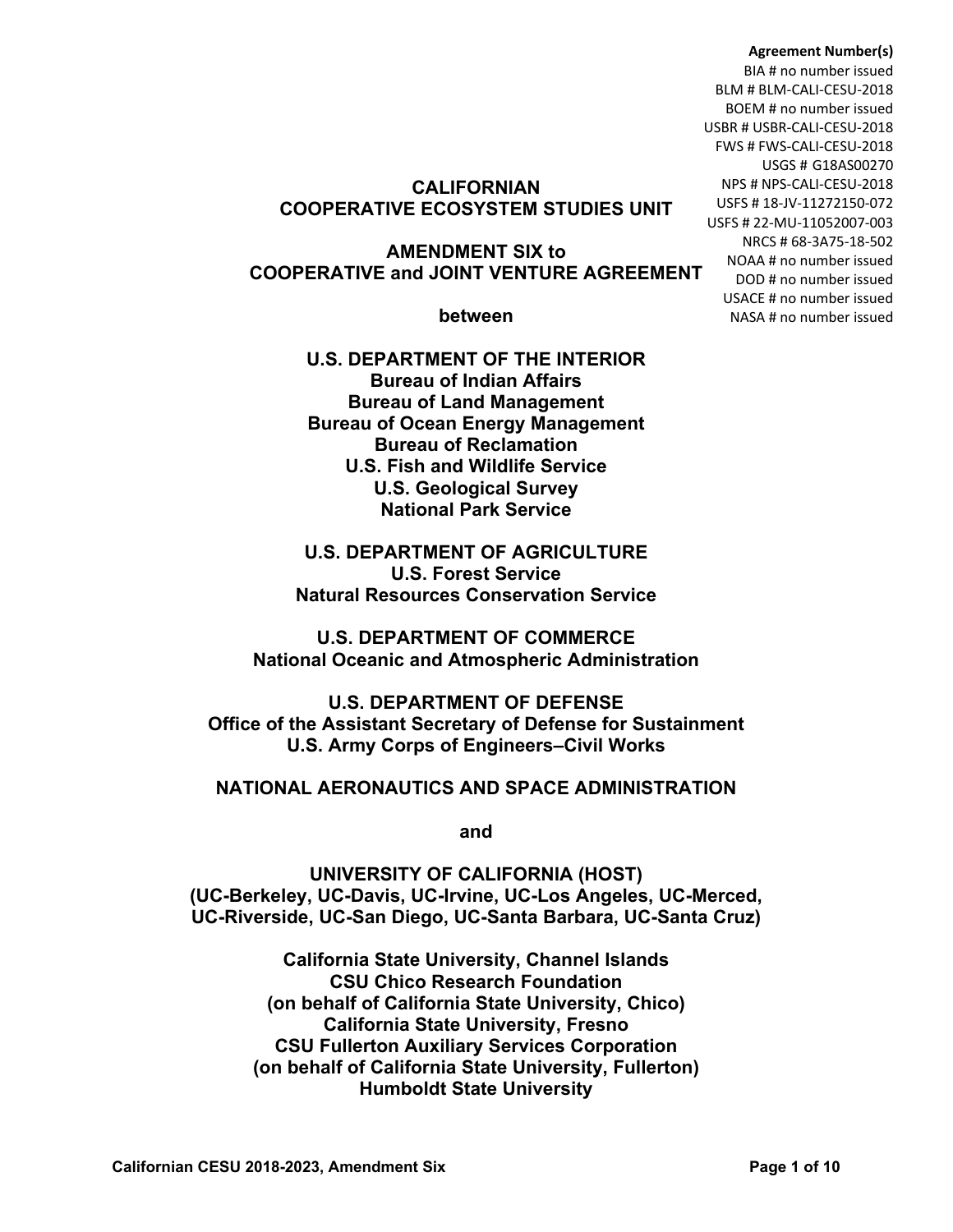**California State University, Los Angeles University Corporation at Monterey Bay (on behalf of CSU Monterey Bay) The University Corporation (on behalf of California State University, Northridge) Cal Poly Pomona Foundation, Inc. (on behalf of California State Polytechnic University, Pomona) California State University, Sacramento (Sacramento State) San Diego State University Research Foundation San Francisco State University Cal Poly Corporation (on behalf of California Polytechnic State University) Sonoma State University California State University, Stanislaus Carnegie Mellon University Occidental College University of Southern California School of Architecture California Department of Fish and Wildlife California Association of Resource Conservation Districts California Invasive Plant Council The Institute for Bird Populations Institute for Wildlife Studies Moss Landing Marine Laboratories Point Blue Conservation Science Santa Barbara Botanic Garden San Bernardino County Museum San Diego Natural History Museum Zoological Society of San Diego (d/b/a San Diego Zoo Global) Marine Ecology and Telemetry Research The Marine Mammal Center Stanford University Department of Earth System Science Smithsonian Institution Southern California Marine Institute Sierra Streams Institute California Academy of Sciences**

With the exception of the changes below, all terms and conditions of the Californian CESU Cooperative and Joint Venture Agreement apply to this Amendment, and this Amendment is hereby made part of the Agreement.

# **ARTICLE I. BACKGROUND AND OBJECTIVES**

J.0. Section J. (U.S. Forest Service) is hereby amended and restated in its entirety as follows:

J. U.S. Forest Service. The U.S. Department of Agriculture Forest Service (hereinafter called USFS) mission is to achieve quality land management under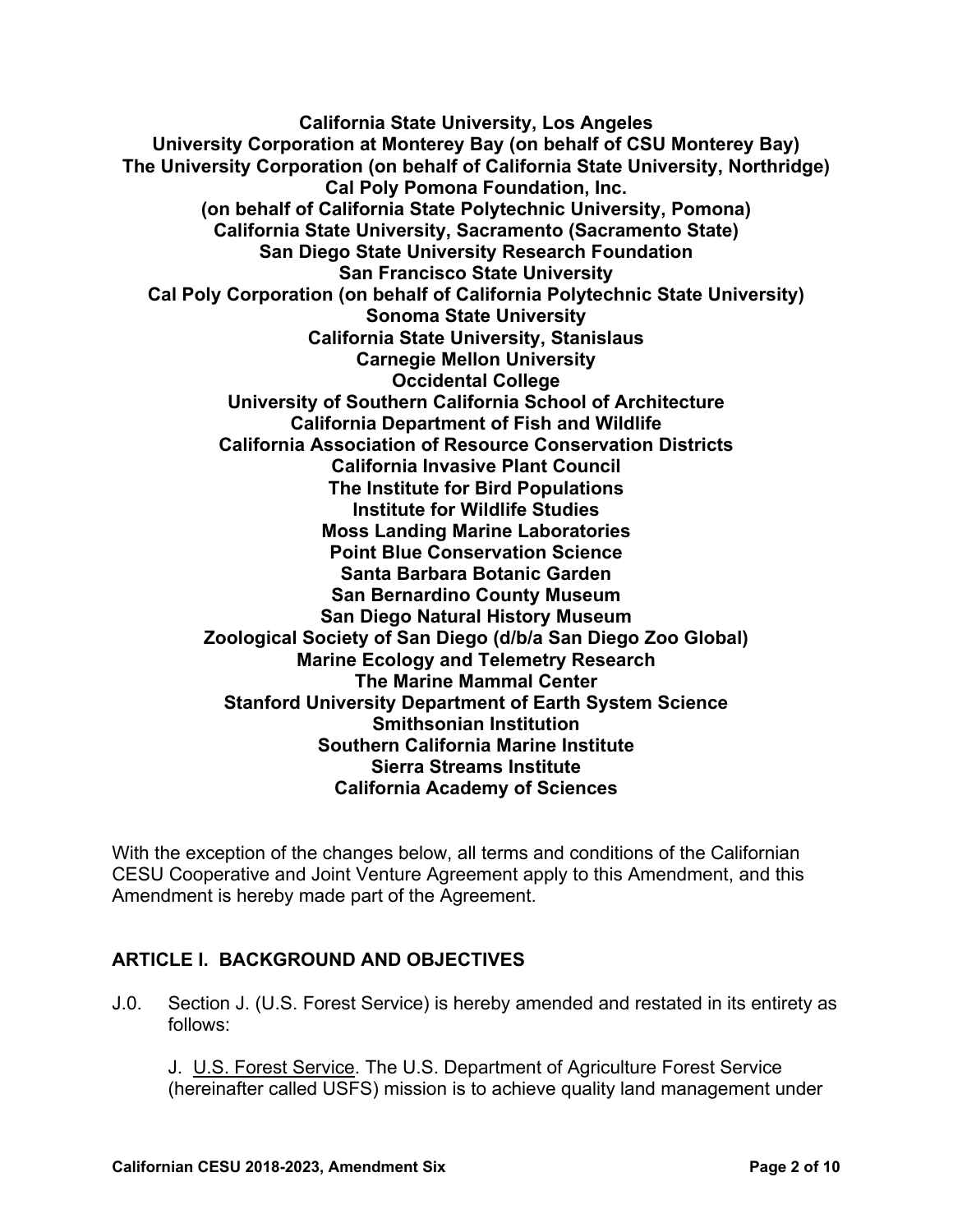the sustainable multiple-use management concept to meet the diverse needs of the people (16 U.S.C. §§ 1641-1646). In accordance with 7 U.S.C. § 3318(b), the USFS is authorized to enter into a joint venture agreement to assist in providing agricultural research and teaching activities. In accordance with the Interior and Related Agencies Appropriations Act of 1992 (Pub. L. 102-154), the USFS is authorized to enter into Challenge Cost-Share Agreements to cooperate with others in developing, planning, and implementing mutually beneficial projects that enhance Forest Service activities, where the cooperators provide matching funds or in-kind contributions. In accordance with Wyden Amendment (Pub. L. 105- 277, Section 323 as amended by Pub. L. 109-54, Section 434), the USFS is authorized to enter into Cooperative Agreements or Participating Agreements for the protection, restoration, and enhancement of fish and wildlife habitat, and other natural or cultural resources on public or private land; the reduction of risk for natural disaster where public safety is threatened; or a combination of both. Wyden Amendment agreements must provide a benefit to the natural or cultural resources on National Forest System lands within the watershed. In accordance with the aforementioned authorities, the USFS is authorized to enter into this Agreement to continue the Californian CESU to promote, conduct, and provide research, studies, assessments, monitoring, technical assistance, and education. National Forest System funds are not authorized for research activities.

# **ARTICLE II. STATEMENT OF WORK**

- Sections A and B are hereby amended only for USFS as a CESU federal agency partner. For each section/subsection listed below, the following is added:
- A.4. For USFS, if determined appropriate and available in a separate agreement, provide funds for basic support and salary for participating Host University and Partner Institution faculty.
- A.5. For USFS, if agreed upon in a separate agreement, provide project funds and/or collaboration to support specific research, technical assistance, and education projects, as appropriate and as available.
- A.10. For USFS, be individually responsible for their agency's role in administering this MOU and related agreements, transferring funds if determined via separate agreement, and supervision of agency employees, as appropriate.
- B.6. For the Host University in partnership with USFS, provide suitable office space, furniture and laboratory space, utilities, computer network access and basic telephone service for USFS personnel to be located at the Host University, as appropriate, only if agreed upon in a separate agreement.

# **ARTICLE III. TERM OF AGREEMENT**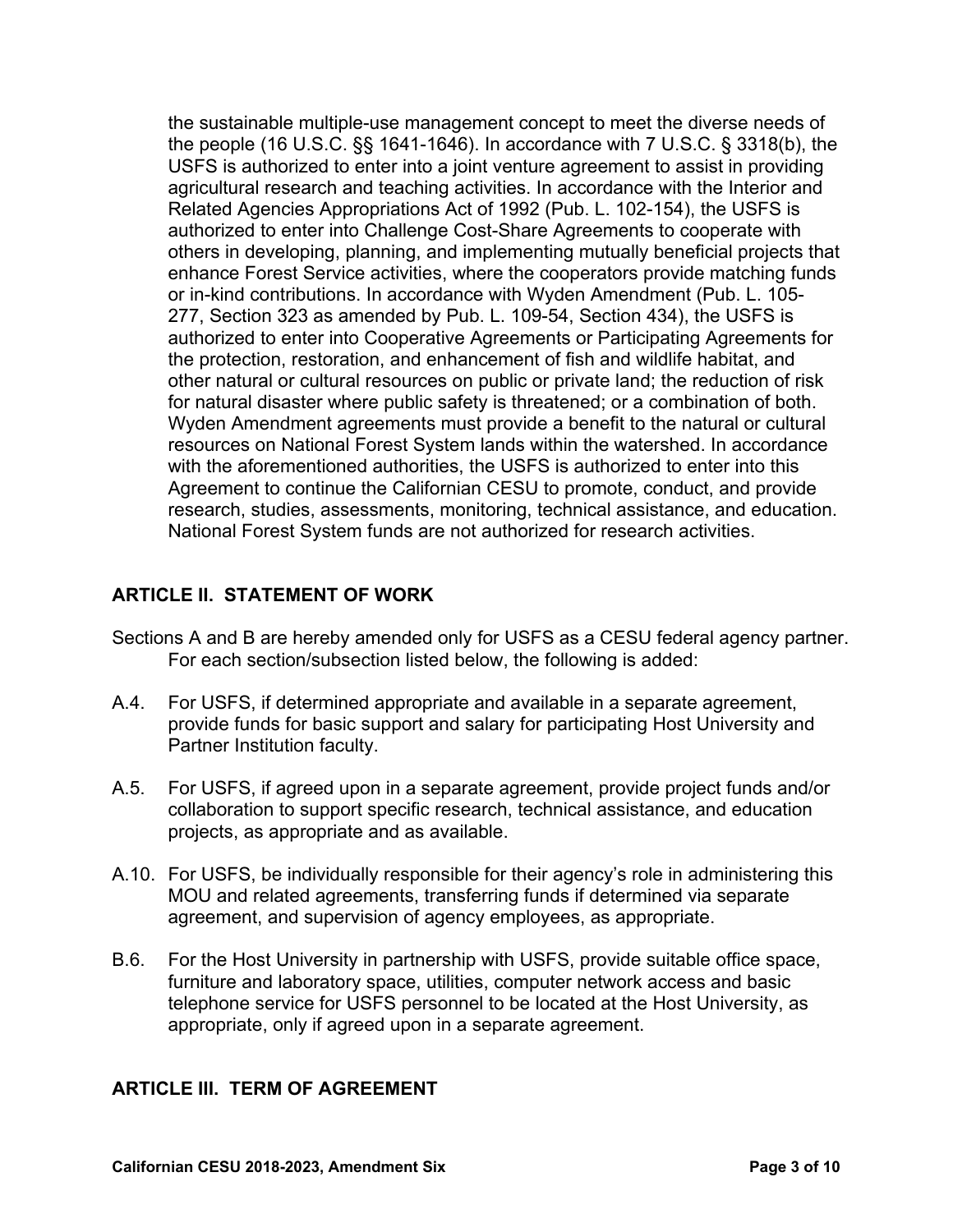- A.1. The effective date of the Californian CESU Cooperative and Joint Venture Agreement is 01 July 2018.
- A.2. The effective date of this Amendment to the Californian CESU Cooperative and Joint Venture Agreement shall be determined from the date of the last signature.

### **ARTICLE IV. KEY OFFICIALS**

A.8. The representatives for the U.S. Forest Service are hereby amended as follows:

*Technical Representative(s)*

A.J. Duggan, J.D. Research Planning Director Pacific Southwest Research Station U.S. Forest Service 800 Buchanan Street Albany, CA 94710 Phone: (510) 883-8836 Phone: (510) 542-0081 [arthur.a.duggan@usda.gov](mailto:arthur.a.duggan@usda.gov)

Stephanie Coppeto Regional Monitoring Coordinator Pacific Southwest Region U.S. Forest Service 35 College Drive South Lake Tahoe, CA 96150 Phone: (530) 543-2679 [stephanie.coppeto@usda.gov](mailto:stephanie.coppeto@usda.gov)

*Administrative Representative(s)*

Jennifer R. Jones Grants and Agreements Specialist Pacific Southwest Research Station U.S. Forest Service 800 Buchanan Street Albany, CA 94710 Phone: (510) 883-8843 Fax: (510) 883-8858 [jennifer.jones2@usda.gov](mailto:jennifer.jones2@usda.gov)

Constance Zipperer Grants and Agreements Specialist Pacific Southwest Region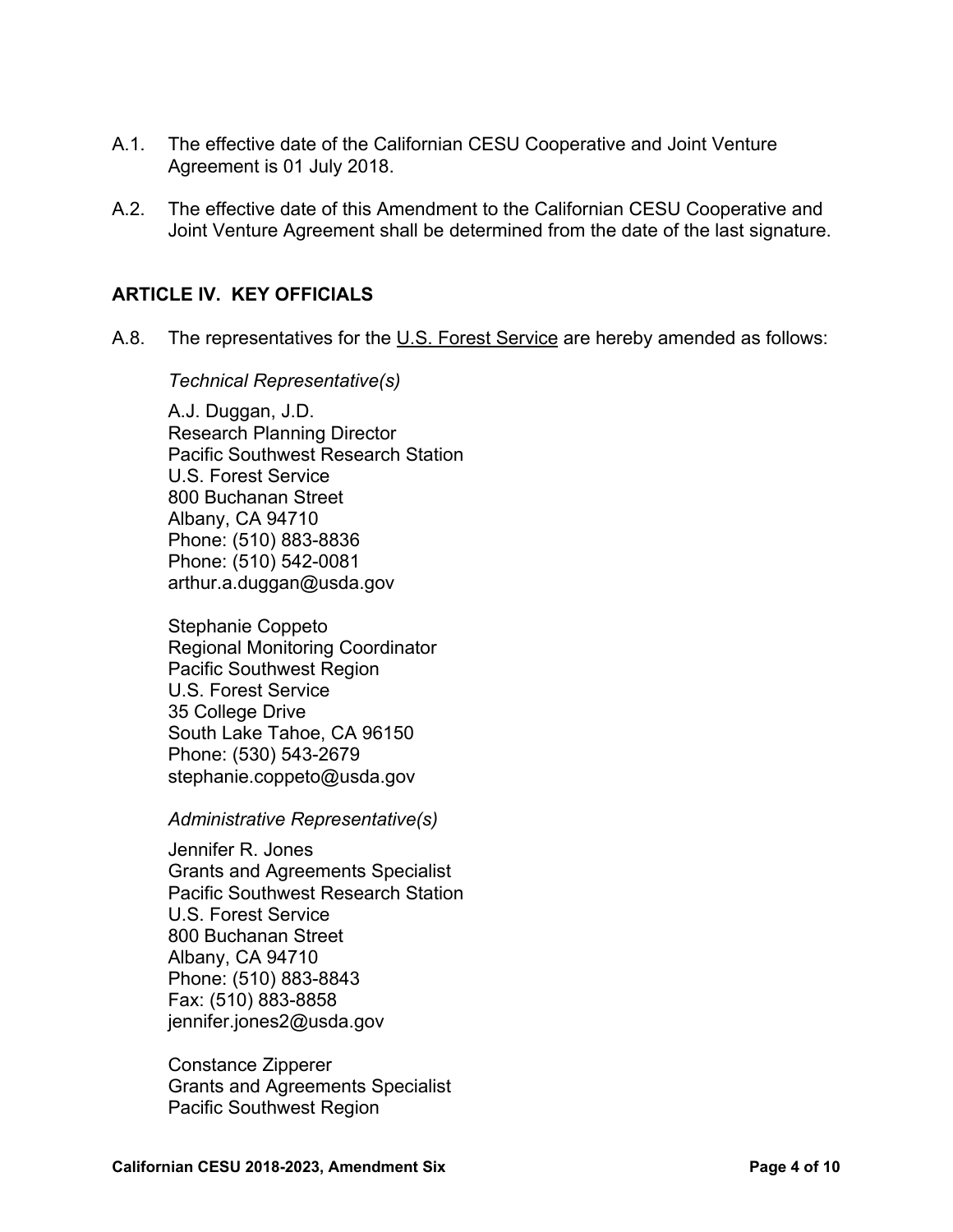U.S. Forest Service 1323 Club Drive Vallejo, CA 94592 Phone: (707) 562-9120 [constance.zipperer@usda.gov](mailto:constance.zipperer@usda.gov)

# **ARTICLE V. AWARD**

Sections B, C, and D are hereby amended only for USFS as a CESU federal agency partner. For each section/subsection listed below, the following is added/amended:

- B. For USFS, if agreed upon in a separate agreement, payments will be made by the USFS for work in accordance with 2 CFR 200, as appropriate, and USFS regulations, as applicable.
- C.0. Section C.1. is hereby amended and restated in its entirety as follows:

C.1. For USFS Research (e.g., Pacific Southwest Research Station), the USFS cannot reimburse "state cooperative institutions" for indirect costs, pursuant to 7 U.S.C. § 3103(18) and 7 U.S.C. § 3319. Indirect costs may be used to satisfy USFS cost sharing requirements of at least a minimum of 20% of total project costs. It is recommended that cost-sharing is greater than 20% in accordance with the Forest Service Handbook FSH1509.11, Chapter 70.

For USFS, Pacific Southwest Region – National Forest System (Partnership Agreements), indirect cost rate of 17.5% identified in the CESU agreement applies and can be reimbursed to the partner. Indirect costs may be used to satisfy a portion of USFS cost-share matching requirements as long as there are other direct cost and/or in-kind contributions, such as volunteer labor. Indirect costs cannot make up a majority of the USFS cost-share matching requirements. Partner cost-share matching contributions are negotiated for each agreement on its own merits, to attempt to negotiate a dollar-for-dollar cost-share match. Partner cost-share matching contributions cannot be less than 20% of total project costs.

D. For USFS, award of additional funds or in-kind resources will be made through separate agreements subject to the rules, regulations, and policies of USFS.

### **ARTICLE XII. ATTACHMENTS/LINKS**

The following documents are attached for use per agency requirements, as appropriate:

ATTACHMENT 5 – U.S. Forest Service Memorandum of Understanding Additional Provisions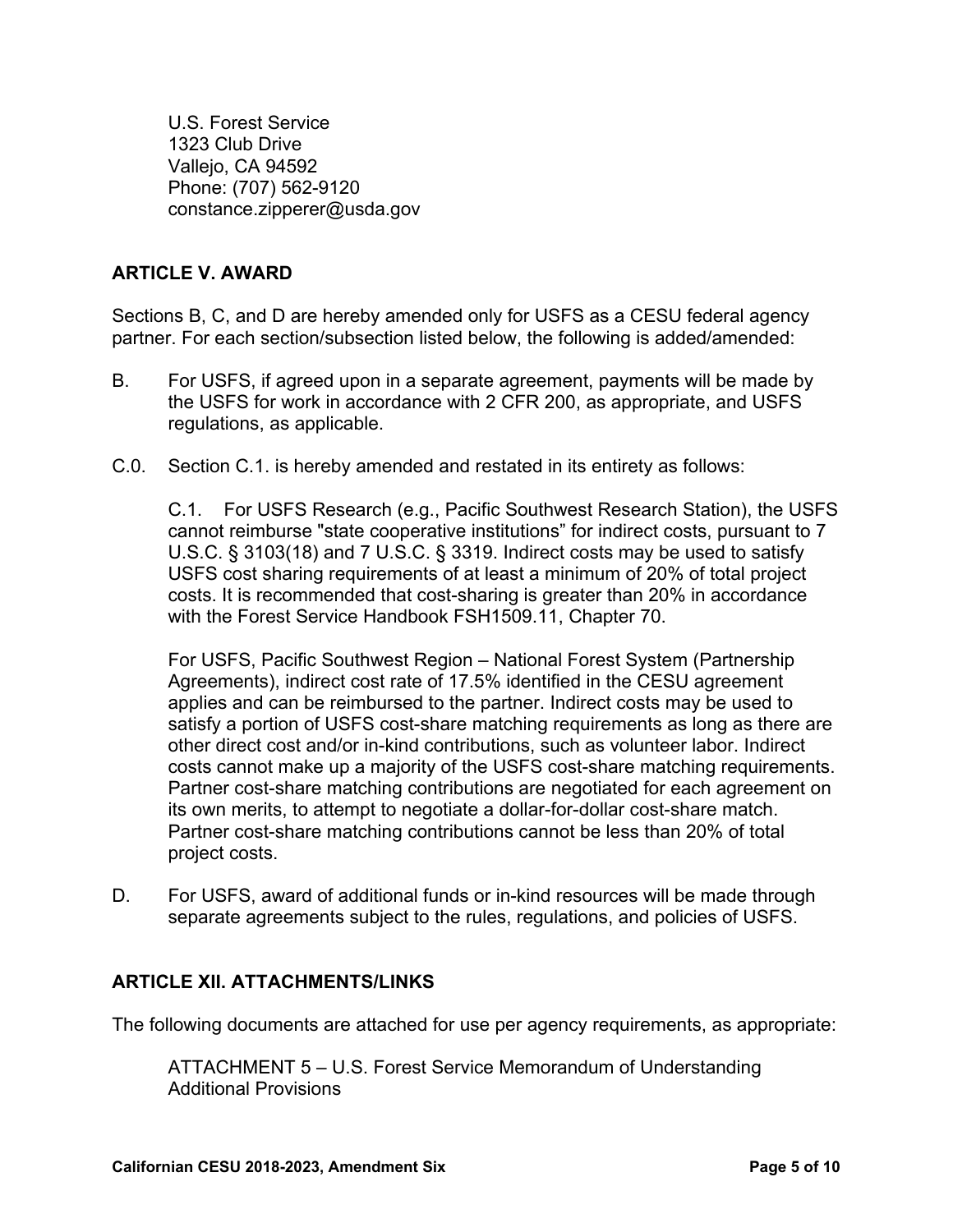# **ARTICLE XIV. AMENDMENT AUTHORIZING SIGNATURES**

Per Article III.C., the following authorizing signatures are attached:

- H. U.S. Forest Service
- N. UNIVERSITY OF CALIFORNIA (HOST)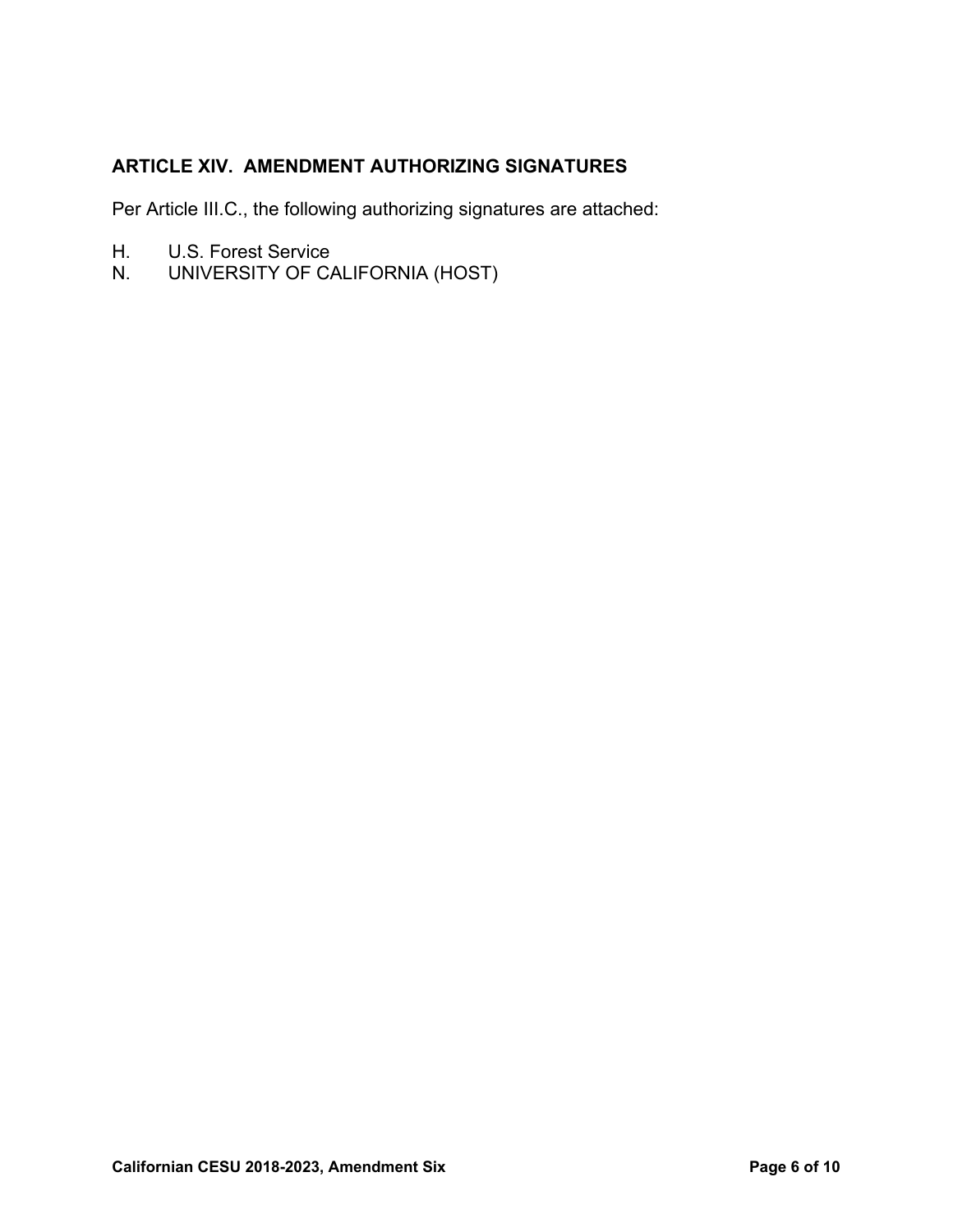#### $\overline{\phantom{a}}$ Constance Zipperer **Date**

Grants and Agreements Specialist U.S. Forest Service, Pacific Southwest Region FS Agreement #22-MU-11052007-003

Digitally signed by CONSTANCE ZIPPERER Date: 2021.11.16 08:59:04 -08'00'

Jennifer Eberlien Date

Digitally signed by RICHARD BARHYDT Date: 2021.11.30

Pacific Southwest Research Station

ARTICLE XIV. AMENDMENT AUTHORIZING SIGNATURES (cont.)

 BARHYDT Richard Barhydt **Date** RICHARD 18:56:00 -08'00'

H. U.S. Forest Service

Station Director

 $\overline{a}$ 

Regional Forester

**JONES JENNIFER** 

JENNIFER JONES Date: 2021.11.16 14:54:15 -08'00'

Digitally signed by

U.S. Forest Service, Pacific Southwest Region

Elizabeth A. Berger Berger<br>
Elizabeth A. Berger<br>
Serger 2004 10 2016 11 2010

The authority and format of this instrument has been reviewed

Date: 2021.12.01 09:16:44 -08'00'

Jennifer R. Jones **Date** Grants and Agreements Specialist Pacific Southwest Research Station

and approved for signature.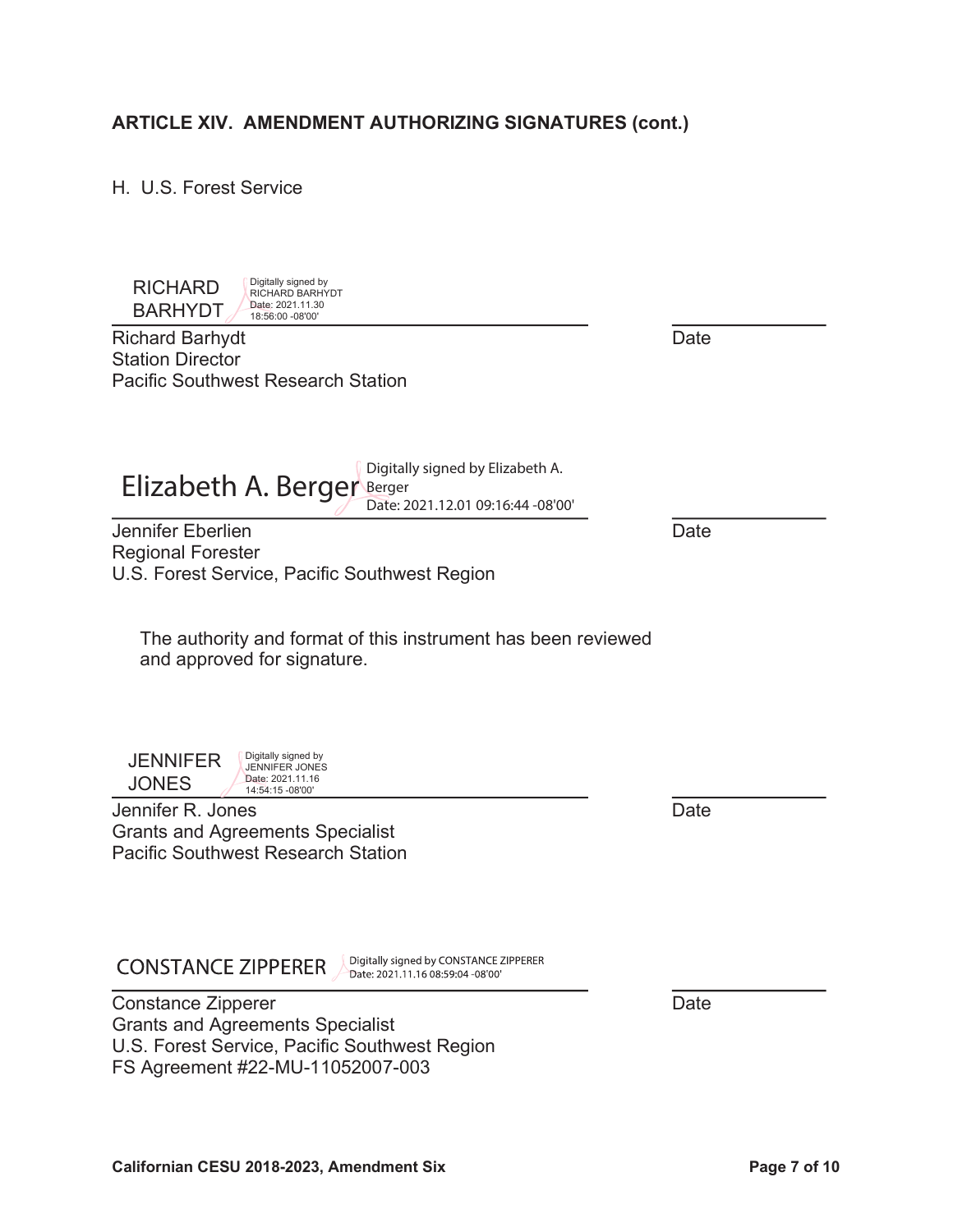# **ARTICLE XIV. AMENDMENT AUTHORIZING SIGNATURES (cont.)**

N. UNIVERSITY OF CALIFORNIA (HOST), systemwide authorization

Jourdes & Wellattos

 $\overline{a}$ Lourdes G. DeMattos **Date** Contract and Grant Officer

Lourdes G. DeMattos cn=Lourdes G. DeMattos, o=Regents of the University of California, ou=Associate Director, Research Policy Analysis & amp; Coordination, email=lourdes.demattos@ucop.edu, c=US 2021.11.10 02:56:54 -08'00'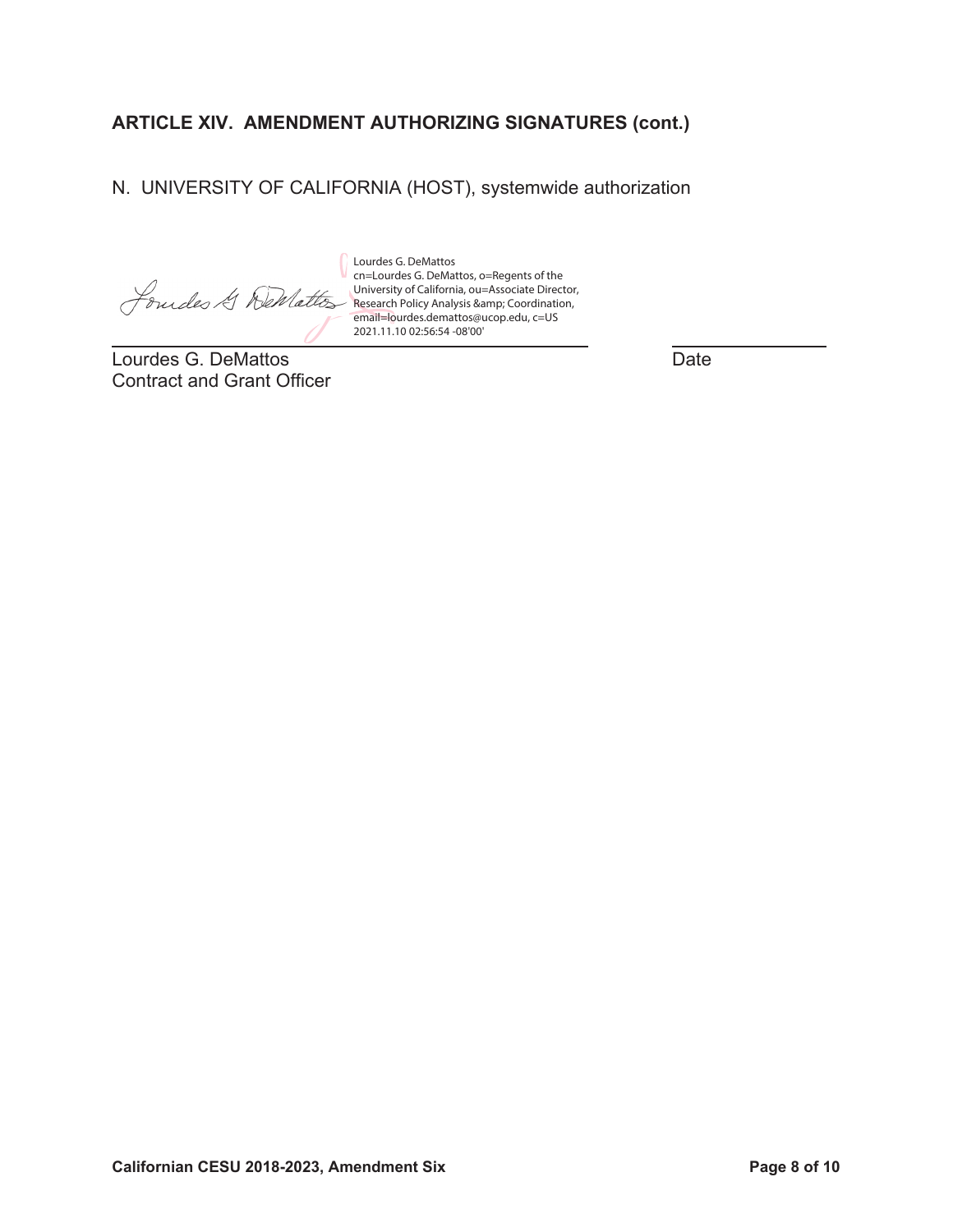# **ATTACHMENT 5 – U.S. Forest Service MOU Supplemental Provisions**

### A. PRINCIPAL U.S. FOREST SERVICE CONTACTS.

| <b>U.S. Forest Service Program Manager</b> | <b>U.S. Forest Service Administrative</b>       |
|--------------------------------------------|-------------------------------------------------|
| Contact                                    | Contact                                         |
| Stephanie Coppeto                          | Constance Zipperer                              |
| <b>Regional Monitoring Coordinator</b>     | <b>Supervisory Grants Management Specialist</b> |
| 35 College Drive                           | 1323 Club Drive                                 |
| South Lake Tahoe, CA 96150                 | Vallejo, CA 94592                               |
| Phone: 530-543-2679                        | Phone: 707-562-9120                             |
| stephanie.coppeto@usda.gov                 | constance.zipperer@usda.gov                     |

- B. ENDORSEMENT. Any of Cooperator's contributions made under this MOU do not by direct reference or implication convey U.S. Forest Service endorsement of cooperator's products or activities.
- C. NONBINDING AGREEMENT. This MOU creates no right, benefit, or trust responsibility, substantive or procedural, enforceable by law or equity. The parties shall manage their respective resources and activities in a separate, coordinated and mutually beneficial manner to meet the purpose (s) of this MOU. Nothing in this MOU authorizes any of the parties to obligate or transfer anything of value.

Specific, prospective projects or activities that involve the transfer of funds, services, property, and/or anything of value to a party requires the execution of separate agreements and are contingent upon numerous factors, including, as applicable, but not limited to: agency availability of appropriated funds and other resources; cooperator(s) availability of funds and other resources; agency and other cooperator(s) administrative and legal requirements (including agency authorization by statute; etc.

- D. USE OF U.S. FOREST SERVICE INSIGNIA. In order for cooperator(s) to use the U.S. Forest Service insignia on any published media, such as a Web page, printed publication, or audiovisual production, permission must be granted from the U.S. Forest Service's Office of Communications. A written request must be submitted and approval granted in writing by the Office of Communications (Washington Office) prior to use of the insignia.
- E. MEMBERS OF U.S. CONGRESS. Pursuant to 41 U.S.C. 22, no U.S. member of, or U.S. delegate to, Congress shall be admitted to any share or part of this agreement, or benefits that may arise therefrom, either directly or indirectly.
- F. FREEDOM OF INFORMATION ACT (FOIA). Public access to this MOU or agreement records must not be limited, except when such records must be kept confidential and would have been exempted from disclosure pursuant to Freedom of Information regulations (5USC 552).